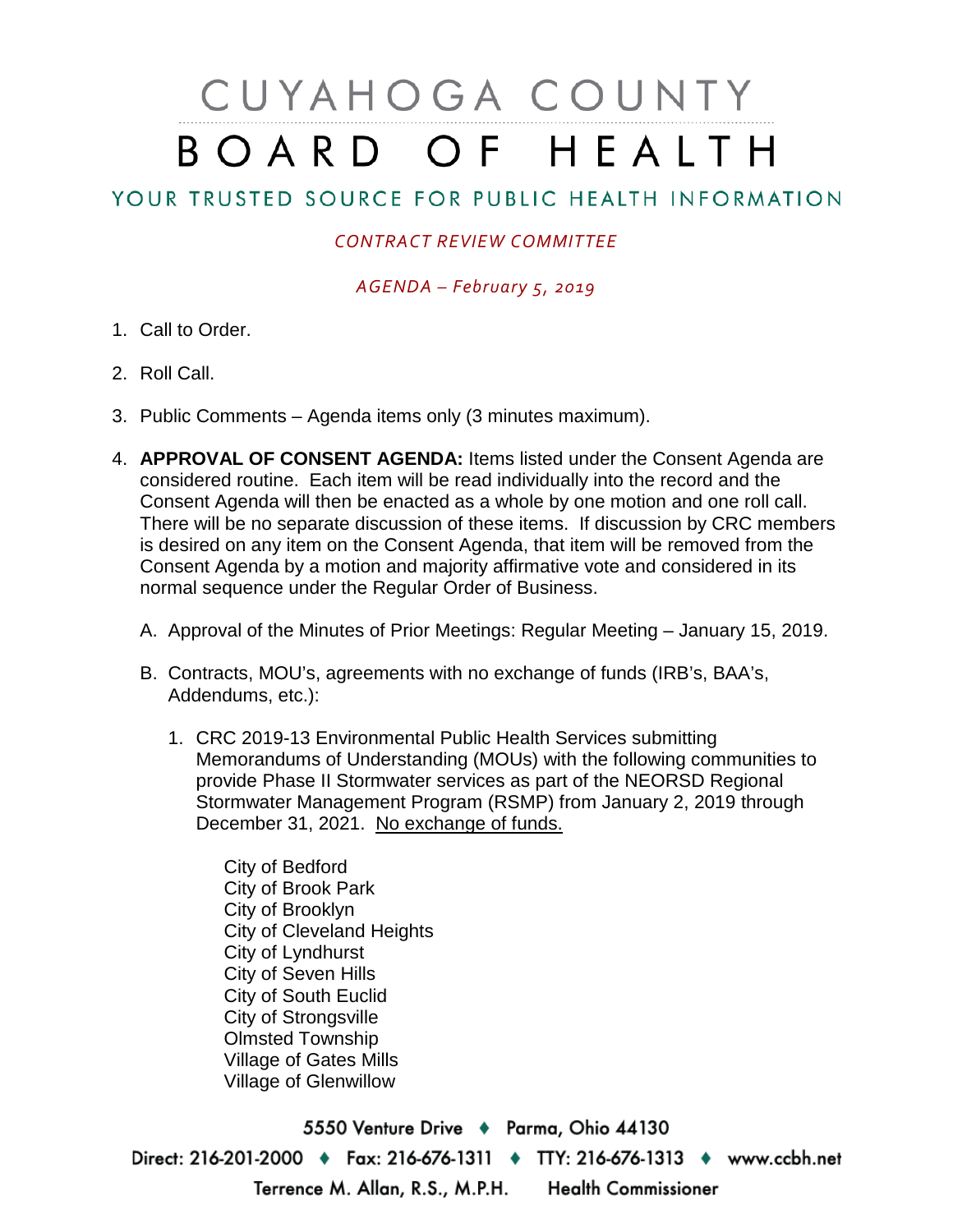Village of Orange

2. CRC 2019-14 Administrative Services submitting a Public Health Experience Agreement with Kent State University to enable students to have a public health experience at CCBH from January 18, 2019 through January 17, 2021. No exchange of funds.

#### 5. **CONTRACTS AND AWARDS:**

- A. Tabled Items
	- 1. CRC 2018-100 7208 Broadview Rd. Parma, Ohio 44134
	- 2. CRC 2018-123 7454 Bronson Rd. Olmsted Township, Ohio 44138
	- 3. CRC 2018-160 27912 Pergl Rd. Solon, Ohio 44139
	- 4. CRC 2018-161 27605 Pergl Rd. Glenwillow, Ohio 44139
	- 5. CRC 2018-162 6845 Richmond Rd. Glenwillow, Ohio 44139
- B. New Items For Review
	- 1. Bid/Quote Openings ≥ \$25,000.00
		- a. CRC 2019-15 Silver Oak Landfill Closure RFP # 2018-02

#### *Lead Program:*

- b. CRC 2019-16 1669-1675 Carlyon Rd. East Cleveland, Ohio 44112
- 2. Bid/Quote Openings < \$25,000.00

5550 Venture Drive ♦ Parma, Ohio 44130

Direct: 216-201-2000 • Fax: 216-676-1311 • TTY: 216-676-1313 • www.ccbh.net

Terrence M. Allan, R.S., M.P.H.

**Health Commissioner**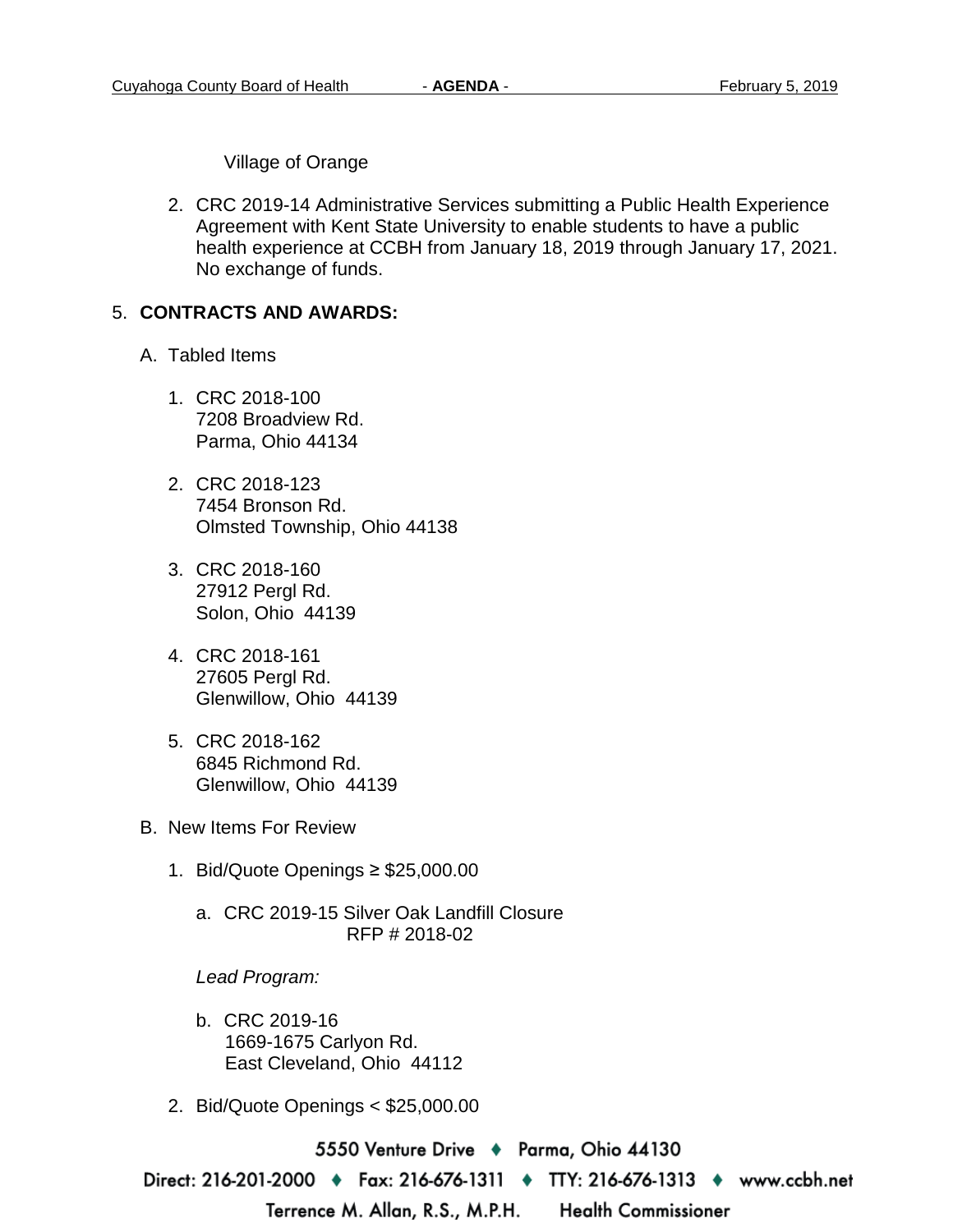*Lead Program:*

- a. CRC 2019-17 20618 Clare Maple Heights, Ohio 44137
- b. CRC 2019-18 19902 Wickfield Ave. Warrensville Heights, Ohio 44122
- c. CRC 2019-19 380 E 211 St. Euclid, Ohio 44123
- d. CRC 2019-20 1518-1520 Dille Rd. Euclid, Ohio 44117
- 3. Expenditures: Contracts < \$25,000.00
	- a. CRC 2019-21 Prevention and Wellness Services submitting a contract with David W. Knight, D.D.S. under the Dental Sealant grant from January 1, 2019 through December 31, 2019. Amount to be paid to David W. Knight, D.D.S. is not to exceed \$65.00.

Purpose: To serve as the supervising dentist and advise the dental sealant team.

Funding Source: 100% reimbursable through FY2019 Dental Sealant grant.

b. CRC 2019-22 Prevention & Wellness Services submitting an addendum to the contract with Cleveland Rape Crisis Center (CRC 2018-49 & 2018-73 & 2018-166) under the 2018/2019 Prevent Premature Fatherhood (PPF) grant to increase the amount to be paid to Cleveland Rape Crisis Center from \$11,100.00 to \$22,300.00 and to extend the end of the contract term from December 31, 2018 to December 31, 2019.

Purpose: To provide additional youth group sessions on the topics of healthy relationships, consent and role of gender.

Funding Source: 100% reimbursable through the FY2019 PPF grant.

4. Revenue Generating Agreements < \$25,000.00

5550 Venture Drive + Parma, Ohio 44130 Direct: 216-201-2000 ♦ Fax: 216-676-1311 ♦ TTY: 216-676-1313 ♦ www.ccbh.net Terrence M. Allan, R.S., M.P.H. **Health Commissioner**